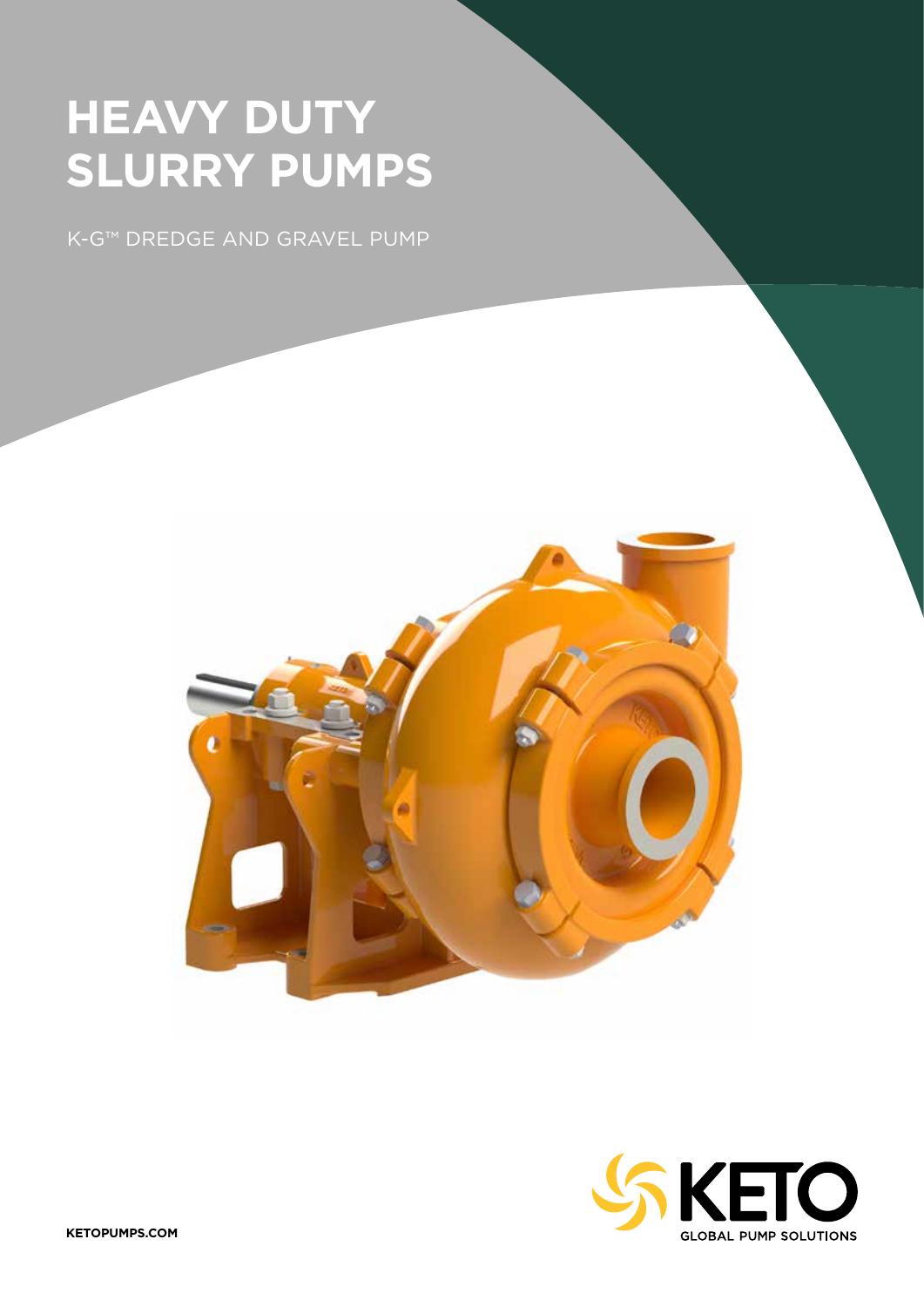# **DESIGNED TO PUMP EXTREMELY AGGRESSIVE SLURRIES WITH A WIDE PARTICLE DISTRIBUTION**

### **KETO PUMPS VERSATILE SOLUTIONS**

Capable of handling large particles at consistently high efficiency, resulting in lower costs. Casing is designed with a large volume internal profile to reduce associated velocities which prolong component life. Designed to pump extremely aggressive slurries with a wide particle distribution.

With a range of genuine KETO parts and different material combinations K-G™ Dredge and Gravel pumps have the versatility to ensure the most appropriate pumping solution can be provided for any given application.

## **TECHNICAL DATA**

- Range from: 100 mm (4") to 600 mm (24")
- Flow rates to: 5,760  $m^3/hr$  (25,361 USgpm)
- Total head to: 60 m (196 ft)
- Pressures to: 500 kPa (73 psi)
- Material options: chrome iron
- Specialist materials available on request for highly acidic or caustic duties

### **TYPICAL APPLICATIONS**

- Large particle applications
- Dredging
- DMS circuits
- Sugar beet
- Sand reclamation
- Suction hopper dredging
- Slag granulation
- Barge loading



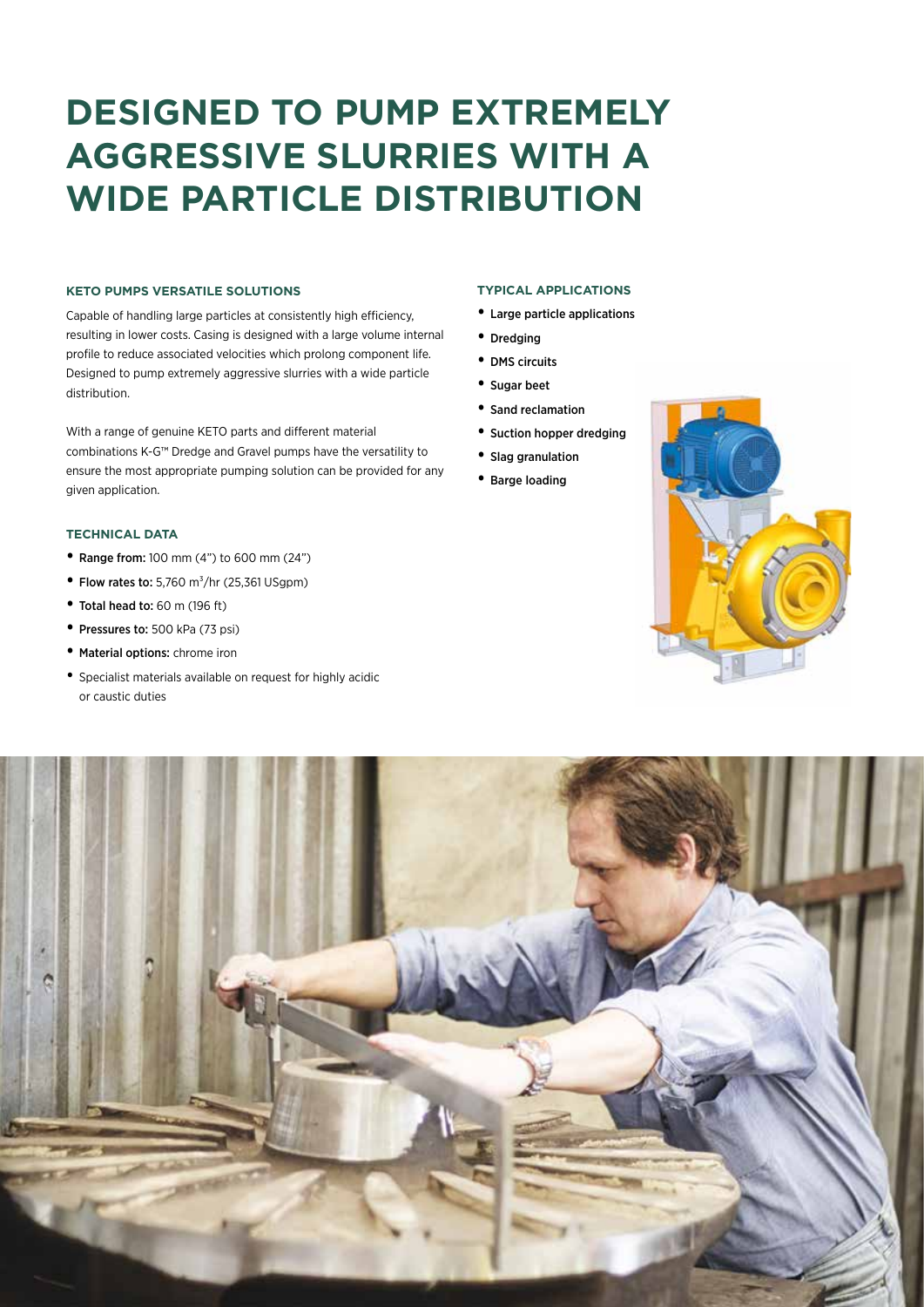**1**

**5**



**7**

\*Standard range shown above, specialist engineered units are available on request.

# KETO Pumps offer a wide range of configurations allowing the pump to be tailored to a specific application

### **2 K-IBA™ HEAVY DUTY BEARING ASSEMBLY**

# **KETO K-G™ DREDGE AND GRAVEL PUMP**

## - FEATURES & BENEFITS

## **HEAVY DUTY BASE**

• Heavy duty one piece frame with lifting points for easy maintenance

### **3 PUMP VOLUTE**

### **4 SEGMENTED VOLUTE CLAMP RING**

- Easy to maintain cartridge style bearing assembly
- Modern bearing seals for increased reliability
- Patented grease and oil flinger allows a simple choice of oil or grease lubrication
- Bearing assembly can be replaced in-situ
- Various material options available including carbon steel and stainless steel

- Heavy duty casing designed to minimise internal velocities resulting in greater efficiency and prolonged wear life
- Simple flanged volute easily assembled to the pump frame

- Rings require minimal maintenance time and cost
- Allows casing rotation to any required angle, removing the need for expensive high wearing bends

## **SINGLE PIECE SLEEVES**

- Single piece allows for easy maintenance and removal
- Sleeves are available in ceramics or metal, including our solid Karbide™ shaft sleeve for long wear life
- Extended replacement intervals
- O-ring seals protect from abrasive/corrosive contaminants
- Expanded sealing options

### **IMPELLER**

• Impeller pump out vanes reduce gland pressure and improve efficiency with reduced circulation at inlet side

## **K-ISS™ MECHANICAL SEAL (EXTERNAL FLUSH)**

- Mechanical seal situated in clean water, not in contact with slurry, significant reduction in wear and reduced inventory
- Requires less maintenance than other sealing options
- Fitted with a flow control valve, low water consumption, available in both single and double seal options
- Hydrocarbon free (gland water barrier fluid)

## **POLYCARBONATE WINDOW BELT GUARD**

- Tool free inspection
- Transparent case allows for easy maintenance and inspection of belt condition

## WET END MATERIALS BEARINGS SEAL ARRANGEMENT

| <b>WET END MATERIALS</b>          | <b>BEARIN</b>       |
|-----------------------------------|---------------------|
| Choice of:                        | Choice of:          |
| $\cdot$ WI05 27% Chrome           | • K-IBA™ heavy duty |
| • Specialist materials on request | • Light duty        |

### Choice of:

- K-ISS™ mechanical seal
- Packed gland
- Expeller seal





## **8**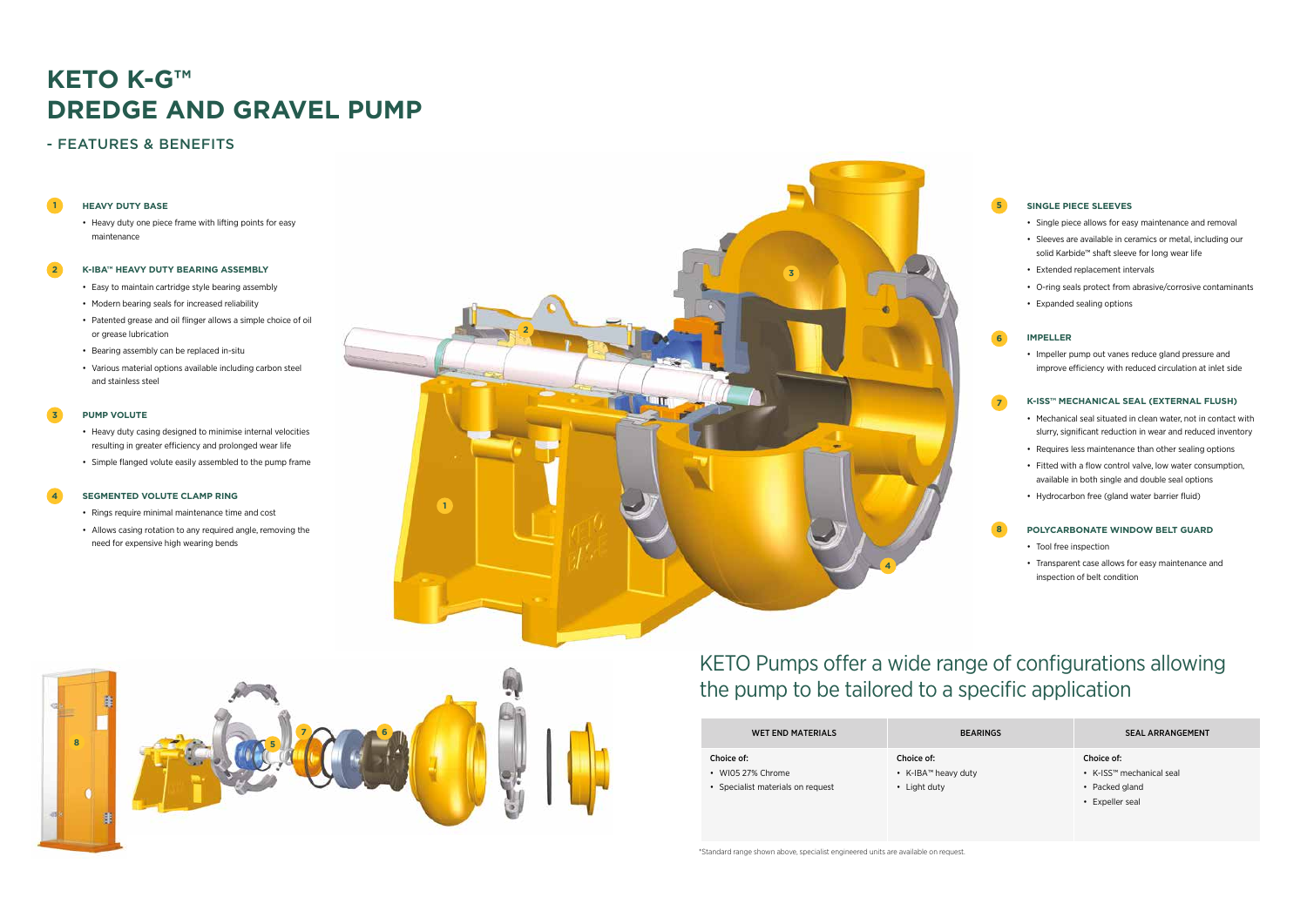# **STANDARD HYDRAULIC RANGE CHART**

## **K-G™ DREDGE AND GRAVEL PUMPS RANGE COVERAGE CHART**



## **DRIVE ARRANGEMENTS**

## **CR/CL DRIVEN**

• For applications where height or overhead spaced is limited



Infinite discharge flange orientations available on all K-G™ drive arrangements

### **CV DRIVEN**

• For applications where floor space or area is limited



### **ZV DRIVEN**

• Used in installations where the selected motor is too large to be CV (overhead) mounted